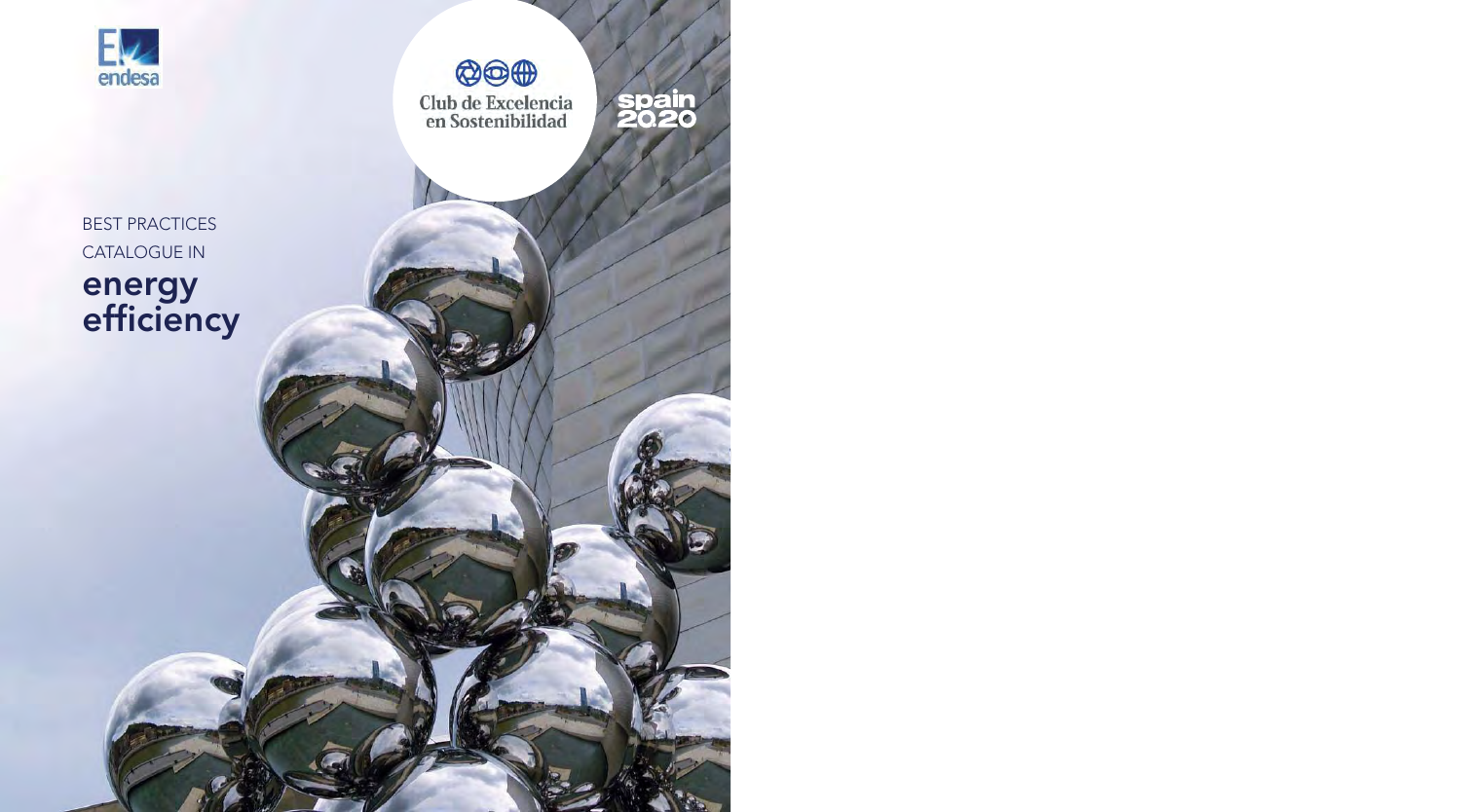# districlima

URBAN HEATING AND COOLING NUMBER OF EMPLOYEES NETWORK OF BARCELONA: A SMART ENERGY SOLUTION FOR SUSTAINABLE DEVELOPMENT employees



## SECTOR **PRODUCTION AND** URBAN DISTRIBUTION OF HEAT AND COLD

Over 20 direct employees at the headquarters and several hundred indirect

**WEBSITE** www.districlima.com www.resdesurbanascaloyfrio.com **CONTACT** David Serrano, General Manager

## LOCATION

22@ Technological District and Forum Area, Barcelona (Spain) STAKEHOLDERS Public authorities, town planners, users, manufacturers of goods and equipment, environment RESOURCES - Financial: over 50,000,000  $\in$ 

#### MAIN AIM

- Design, construction and operation of an urban network in Barcelona for the supply of heat and cold for air-conditioning and hot water purposes for buildings, as part of an administrative concession until 2032. Progressive development connecting new buildings and providing new branches and connections for its growing presence in the territory SPECIFIC AIMS

- Cost savings: 10% on clients' energy bills - Energy savings: 50% savings on fossil fuels - Emission reduction: 10,900 t CO<sub>2</sub>

## **TAGS**

Security of supply, waste management, smart grids

AND CONTROL



Since 2004, the company, Districlima, S.A., with the participation of Cofely Spain SAU (Grupo GDF-Suez), Aguas de Barcelona, TERSA, ICAEN and IDAE, has operated the urban heat and cold distribution network in Barcelona, in the Forum Area and 22@ Technological District. MEASUREMENT<br>AND CONTROL<br>Since 2004, the company, Districtima, S.A., w

Thanks to its shareholders, administrations and clients, Districlima is currently the largest network in the country in terms of size, diversity of clients and implementation in the urban area of a large city.

Energy production takes place mainly in the Fòrum Plant, near the exhibition centre where the Forum of Cultures 2004 was held, which also gave rise to this project. Substantially all heat supplied as driven water at 90°C and a good part of the cold supplied as driven water at 5°C is produced from the steam from the neighbouring TERSA waste incineration plant. There is a second plant to meet peak demands and pumping requirements, which has been recently opened, namely in April 2012 and which is worth mentioning, due to its sophisticated ice accumulation system.

The Fòrum plant features two absorption units and four electric coolers (29 MWf in total), all condensed by seawater, and four steam - water exchangers (20 MWc) and a 20 MW back-up gas boiler.

The distribution network runs across the Besòs area and the 22 @ technology district, supplying over 70 buildings of all kinds, from business parks, universities, social housing, health centres and hotels, to shopping centres, restaurants or office buildings.

## Intangible benefits

The connected buildings benefit from increased energy efficiency ratings, gain useful spaces and make other architectural solutions possible, eliminate maintenance costs and future replacement of equipment; eliminate noise and vibration and the presence of combustible gases or hazardous elements; facilitate power increases with hardly any additional investment; and have supply guaranteed thanks to the large number of plants and equipment available. Another aspect to consider is that they always get the most economical and efficient energy, since they automatically benefit from the technological improvements and updates carried out at the plants.

Cities and the society, meanwhile, benefit from a minor dependence on foreign energy, the overall reduction in electricity consumption and the minimization of electricity and gas infrastructure; health risks are avoided; greenhouse gas emissions are reduced; smart cities are made up, architecturally avant-garde, with sustainable buildings that are technologically "updatable" in terms of heat production; it is possible to integrate various energy sources, also on a local level, which would otherwise be wasted, among others.

## Lessons learned

The development of this type of projects in urban areas is closely linked to housing development and urban transformation and should be part of the planning from the beginning. Such long-term development rarely respects the original estimates so it is necessary to have a significant investment capacity, concessional-type entrepreneurial attitude and the involvement of several agents.

Thanks to this system, energy savings of 61,960 MWh PCI and a reduction in CO<sub>2</sub> emissions of 10,900 t were achieved in 2011.

> "THE **DISTRIBUTION NETWORK** SUPPLIES OVER 70 BUILDINGS OF ALL KINDS"